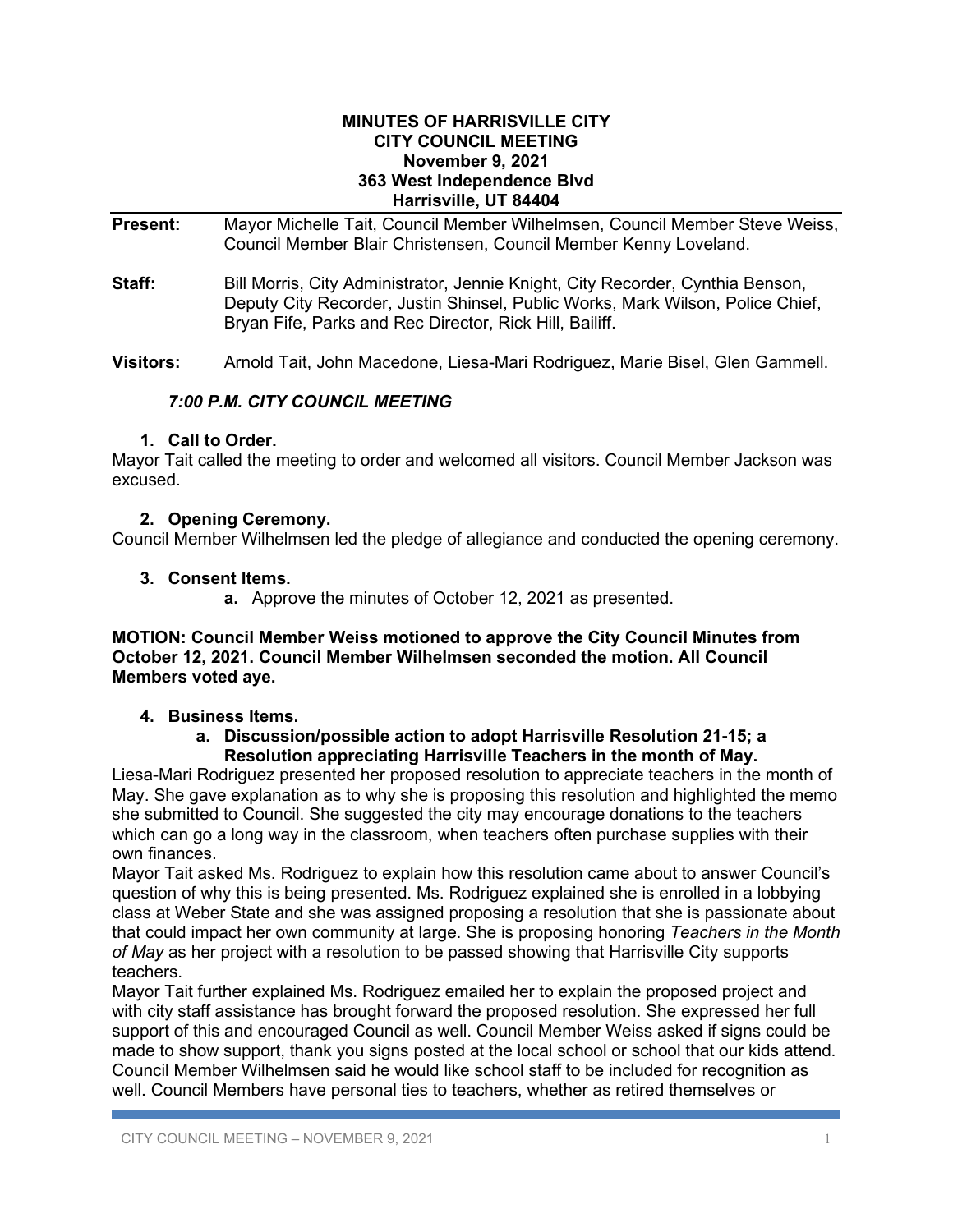spouses who have taught or still teach, and expressed their support and recognition of this resolution.

**MOTION: Council Member Weiss motioned to adopt Harrisville Resolution 21-15; a Resolution appreciating Harrisville Teachers in the Month of May. Council Member Christensen seconded the motion.**

**A Roll Call Vote was taken.** 

| <b>Council Member Loveland</b>    | Yes |
|-----------------------------------|-----|
| <b>Council Member Christensen</b> | Yes |
| <b>Council Member Weiss</b>       | Yes |
| <b>Council Member Wilhelmsen</b>  | Yes |

### **Motion passed 4-0.**

**b. Discussion/possible action to approve the purchase of a Speed Trailer.** Justin Shinsel, Public Works Director, presented a proposal for a new speed trailer including the pricing quote. Council Member Wilhelmsen asked for additional information. Justin Shinsel explained the trailer is multi-functional and can be used for speed studies, a message board, and to advertise road closures and events. This bid is higher than the previously purchased trailer. He informed Council he spoke with Mackey Smith and this falls under the approved ARPA funding to help pay for the purchase so no budget changes or amendments would be necessary.

Council Member Wilhelmsen asked if the trailer has recording capabilities. Justin Shinsel verified this does and would be used to verify speeds on roads. There are additional boxes that can be purchased and easily added in areas the city may be receiving speeding complaints. Mayor Tait asked if this could aid in required traffic studies for subdivisions. Justin Shinsel replied this has limited traffic study ability and would need additional components to complete a full study.

Council Member Wilhelmsen asked for explanation of the cloud data saving capability. Justin Shinsel explained all information collected with the trailer is stored in an online database and retrieved when needed. This is a nice feature and the only way to access the information is to log into the system. This adds an addition layer of security to the trailer. Council Member Wilhelmsen asked if there is a guarantee. Justin Shinsel said there is a one-year guarantee on everything. The provider is local which allows repairs easily. Council Member Wilhelmsen said he likes the idea of the locking mechanism to hold the trailer in place.

Council Member Loveland asked about maintenance contract and how long the previous trailer lasted. Justin Shinsel the contract included in the packet is for the cloud service, not the trailer itself, and is for five years. The previous trailer was used for over a decade and included three overhauls on the system.

#### **MOTION: Council Member Loveland motioned to approve the purchase of a Speed Trailer. Council Member Wilhelmsen seconded the motion. A Roll Call Vote was taken.**

| <b>Council Member Loveland</b>    | Yes |
|-----------------------------------|-----|
| <b>Council Member Christensen</b> | Yes |
| <b>Council Member Weiss</b>       | Yes |
| <b>Council Member Wilhelmsen</b>  | Yes |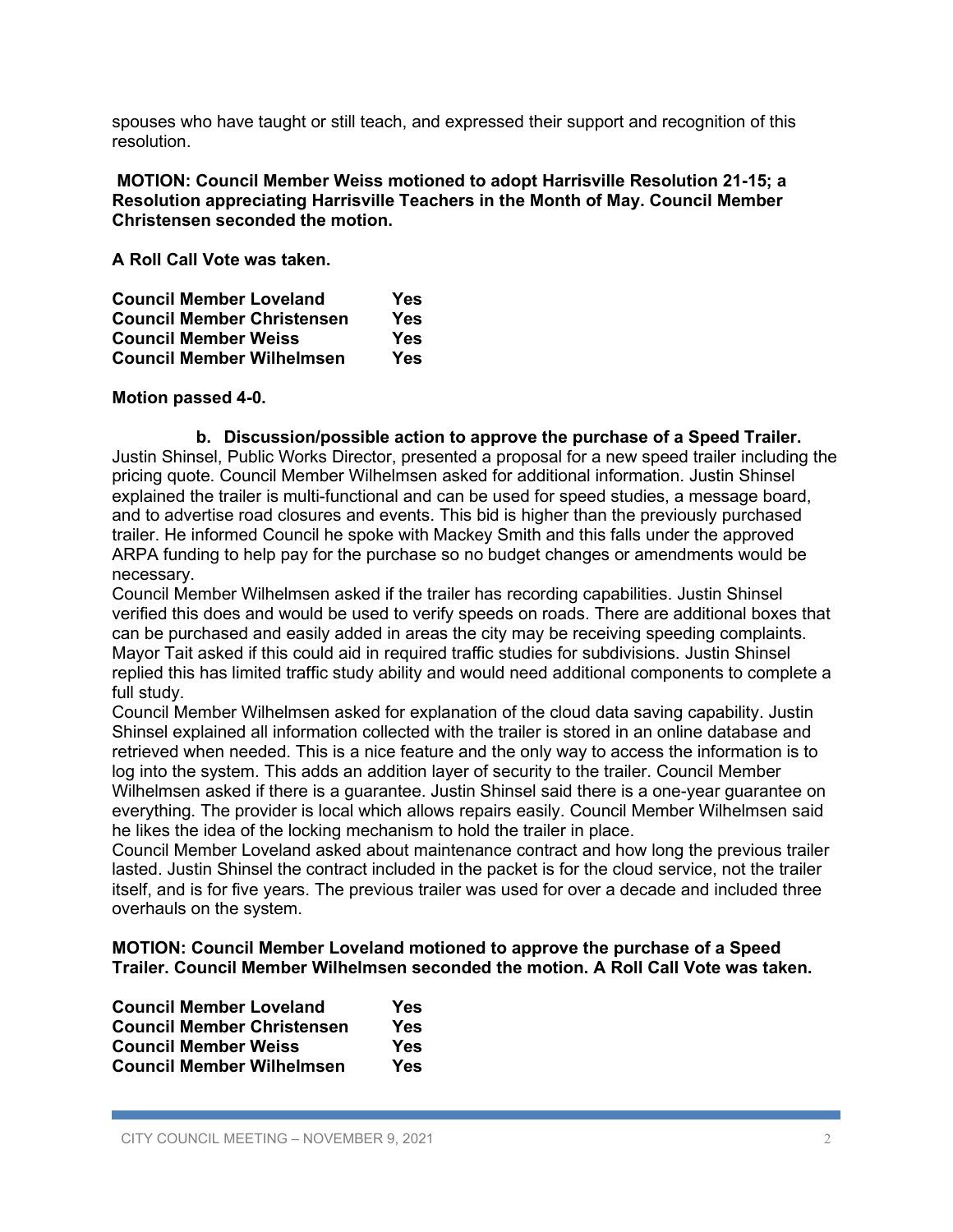## **Motion passed 4-0.**

### **c. Discussion/possible action to adopt Harrisville Resolution 21-14; a Resolution amending Harrisville Policies and Procedures to add Public Works On-Call Policy.**

Justin Shinsel explained the proposed resolution is to help manage on-call situations with the intended growth and irrigation systems which are coming with the new developments within the next year. He said it is beneficial to restructure the on-call policy to accommodate the full-time employees with some incentives for the weekly rotation. He is hoping to alleviate the toll on one person by dispersing the responsibility among the public works staff. Bill Morris has reviewed the resolution.

Council Member Loveland asked if there is an employee living a distance away and how this will play into the on-call needs. Justin Shinsel said there is a 30-minute response time given to each call. He will remain on-call as the backup if response cannot take place within an appropriate time frame. Council Member Weiss asked for clarification on the pay out when response is necessary. Justin Shinsel explained there is a one-hour compensation for travel at straight time. Council Member Weiss noted he wanted to make sure the city was covered if the call comes in at the end of the work week. Justin Shinsel further explained the policy states "the compensation for being on-call is as follows: one (1) hour for weekdays and two (2) hours for weekends or holidays.

Council Member Weiss asked how the phone number will work. Justin Shinsel said there will be one phone number given to the public and dispatch. It will be transferred to whomever the oncall person is for that week.

**MOTION: Council Member Christensen motioned to adopt Harrisville Resolution 21-14; a Resolution amending Harrisville Policies and Procedures to add Public Works On-Call Policy. Council Member Loveland seconded the motion. A Roll Call Vote was taken.** 

| <b>Council Member Loveland</b>    | Yes |
|-----------------------------------|-----|
| <b>Council Member Christensen</b> | Yes |
| <b>Council Member Weiss</b>       | Yes |
| <b>Council Member Wilhelmsen</b>  | Yes |

**Motion passed 4-0.**

# **d. Storm Water Pollution Prevention Plan Update.**

Justin Shinsel explained this item will be tabled and placed on the next agenda due to incomplete information. This is a 200-page document that is updated every five years.

## **e. Wage Study Discussion.** [Jennie Knight]

Jennie Knight shared a powerpoint presentation with the City Council outlining the wage study conducted over the past several weeks. The city has experienced a high turnover rate in personnel, specifically in the police department but also inclusive of all other departments due to several factors. The main leading factor has been the significant wage disparity between Harrisville personnel and other comparable cities. With the loss of these employees, Harrisville has also suffered the loss of the investment in training and the institutional knowledge of seasoned employees. She explained Mayor Tait, Chief Wilson and herself met with a company called Technology Net to complete a wage study on behalf of the city. The cost for this was approximately \$10,000. Mayor Tait suggested using a wage portal called Tech Net instead to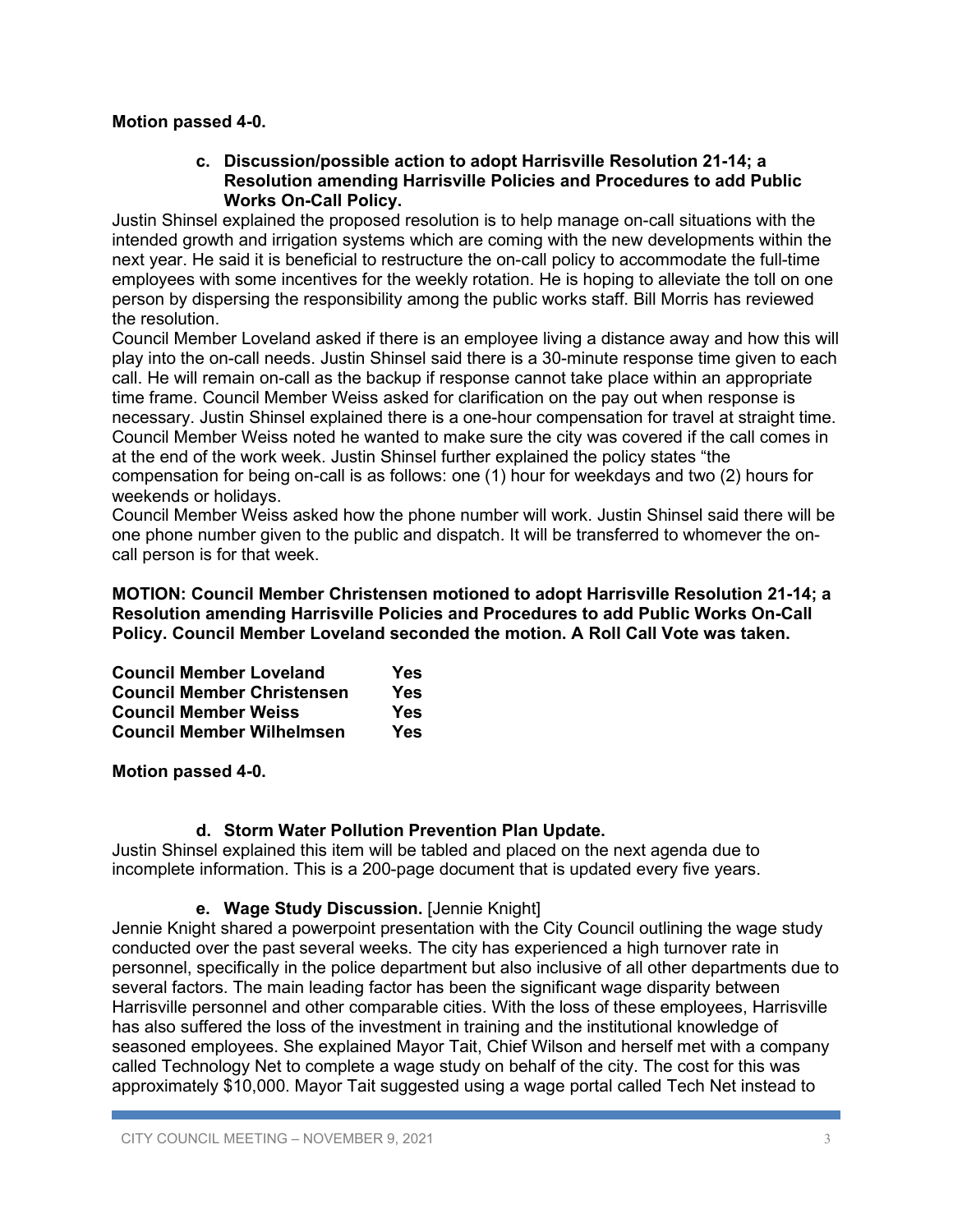conduct our own study. She created a committee of four staff members and two Council Members who have since conducted a wage comparison study through this portal for Harrisville City employees. She presented an example from the wage portal within her presentation showing the disparity with the court clerk position, since this is the most recent position lost. Part of this process includes the city's participation in a database which includes various cities across the state and their employee wages. Each job position was compared against cities of comparable geographical size and population to determine an "average wage". The Harrisville employee's current wage was then compared against the "average wage" to determine the disparity, if any, of each position. For the Court Clerk position the disparity was \$5.74. She went through each department and explained the variations and collected the information in a spreadsheet. She further explained how the turnover has lost invested training over the years. Lt. Moore put together an average cost for as a training value for a new officer as an example; \$16,724 is lost when the city loses an officer.

Lynn Fortie prepared the budget changes if employee wages were to be amended in January 2022. That change amount would result in budget changes of approximately \$99,481.50 between the General Fund and the Storm Water Fund.

Jennie Knight further added that she is presenting this tonight seeking approval to move forward in this process by scheduling a public hearing for a budget amendment to implement the wage increase and address the significant wage disparity, aid in retention, incentivize current Harrisville staff and retain the institutional knowledge of these valued employees. The public hearing would be schedule for the December City Council meeting with this implication in January 2022.

Council Member Weiss asked with this wage study the city would come into alignment with what is paid in other cities for similar positions. Jennie Knight replied with yes, with the average. Council Member Loveland asked where is the money coming from. Mayor Tait explained that we have a couple of options to obtain the finances to do this. Council Member Loveland agreed this was necessary to retain our employees, he wants to make for certain that we have the money to see to this long term and not for just this fiscal year. Several options were presented and discussed as a means to keep this wage study for the future. Bill Morris, City Attorney, stated that this will be seen again when the budget for next year is opened. At that time the exact account(s) will be addressed so the answer is clear in everyone's mind.

Council Member Weiss added his firm conviction to the minutes by stating we have to do this. The city can't keep losing valued employees. Council Member Wilhelmsen added an example of this happening with other organizations as well. Council Member Loveland again added he is in agreement to give everyone, meaning city employees, what they deserve. He simply wants to make certain we have it in the budget and for the future. Chief Wilson pointed out this investment is spent before the officer can even start. This doesn't include the hours and money spent with on-the-job training.

Bill Morris added the expected growth for the city along with the fact that it is possible the City Council may need to look at raising property taxes to accommodate this necessity. Mayor Tait further explained that not all employees will get an increase. Mayor Tait and Bill Morris gave accolades to Mark Wilson, Police Chief and Jennie Knight, City Recorder for all their hard work for gathering the information for this study.

Council Member Weiss asked if the full presentation will be seen by the public next month. Bill Morris confirmed yes. Jennie Knight will create a similar presentation making certain the city is completely transparent to the public by request by the council. Bill Morris asked for added input from the Council. Council Member Wilhelmsen asked to include the estimated growth of the city. Council Member Weiss wants everything to be presented so there are no surprises to the residents including the developments coming in. He wants the residents to see the projected costs the city will have with the future needs.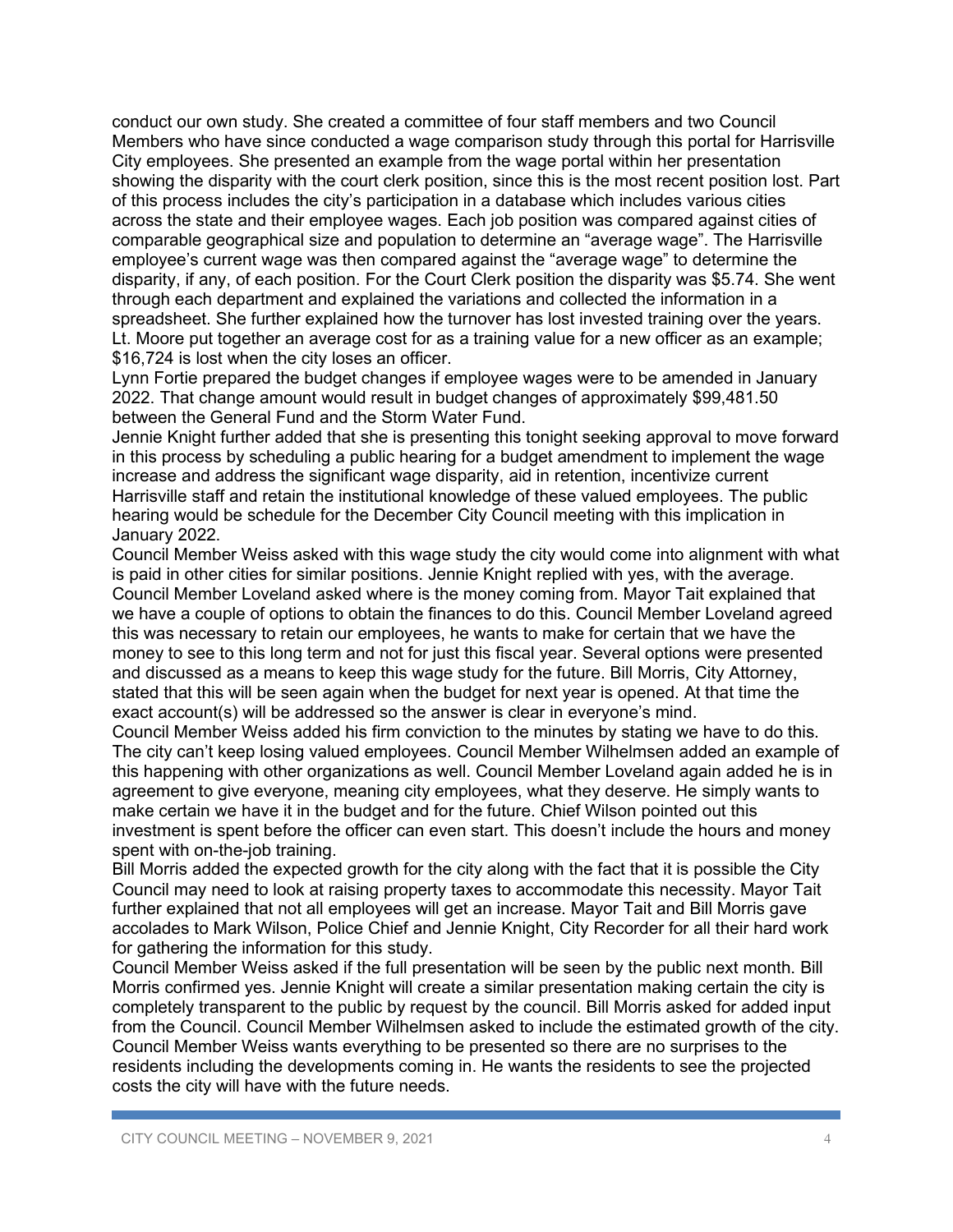Mayor Tait added that in recent meetings residents have come to the council asking for more benefits; by increasing the wage and retaining our employees this is how we can give our residents more. Bill Morris said that the public hearing notice will be set for the December City Council meeting. Jennie Knight will do the presentation. Lynn Fortie will prepare the budget amendments. Bill Morris informed Council of the planned retirement of Lynn Fortie at the end of this calendar year.

## **MOTION: Council Member Weiss motioned to set a public hearing to amend the budget. Council Member Wilhelmsen seconded. All Council Members voted aye.**

# **5. Public Comments -** *(3 minute maximum)*

John Macedone said he wanted to bring to the attention of the City Council that there is a possible trucking company running a business without a license creating a mess on 750 West. He said he did contact the Code Enforcement officer about this issue but wanted to make the Council aware as well. Bill Morris mentioned to council that Code Enforcement has inspected the property and has sent out a violation letter in regards to this issue.

## **6. Mayor/Council Follow-Up.**

Council Member Wilhelmsen asked about the pocket park on 1100 and what was happening there since he was seeing construction fencing. Bryan Fife, Parks and Rec Director, stood and said that the contractors are working on getting ready to pour the playground footings and fencing. The company was waiting for the remaining parts before doing so.

Council Member Loveland said thank you to those that helped put together the Fall Festival. He said it was extremely fun this year. He said he went to a friend's house and they were in awe at the fireworks and the gathering size.

Council Member Weiss gave his thank you to the committee for putting together the Fall Festival as well. He said it was a blast seeing all the children lined up for the trunk-n-treat. He then asked what was happening with Millennial Park. Justin Shinsel said work is beginning at Millennial Park starting with the removal of the fencing. He has spoken to the City Engineer to make certain we have plans before infrastructure is put in. Mr. Palermo is working on cleaning up the lot and with the state to obtain demo permit clearance for the existing structures. Council Member Weiss asked if they were willing to sell the firewood that is being created by the cleanup since he has had several residents ask if they could purchase it. Justin Shinsel will reach out to see if this is possible. Council Member Weiss also asked about the meeting for the fall presentation from Mr. Palermo. Jennie Knight said she reached out to Orion for a date this could happen but hasn't gotten a response. She said she would reach out to Mr. Palermo to give him access to the city resources. Chief Wilson is going to see if his contacts at Orion can help facilitate the meeting place.

Mayor Tait presented Shop with a Hero. She mentioned that they need five kids total for this event on December 4<sup>th</sup>, 2021 at 8 AM. Wal-Mart has given us a grant they normally would give to the FOP. The FOP promised they would come to the Harrisville Wal-Mart. When they did not, the store manager reached out to Chief Wilson to put together the program. Chief Wilson has invited Pleasant View, North Ogden, Harrisville City and National Guard to come together to help put this on. He is hoping to keep this in our community and not in neighboring communities with the families chosen. This year it will be small but the hope is to grow this event in the future.